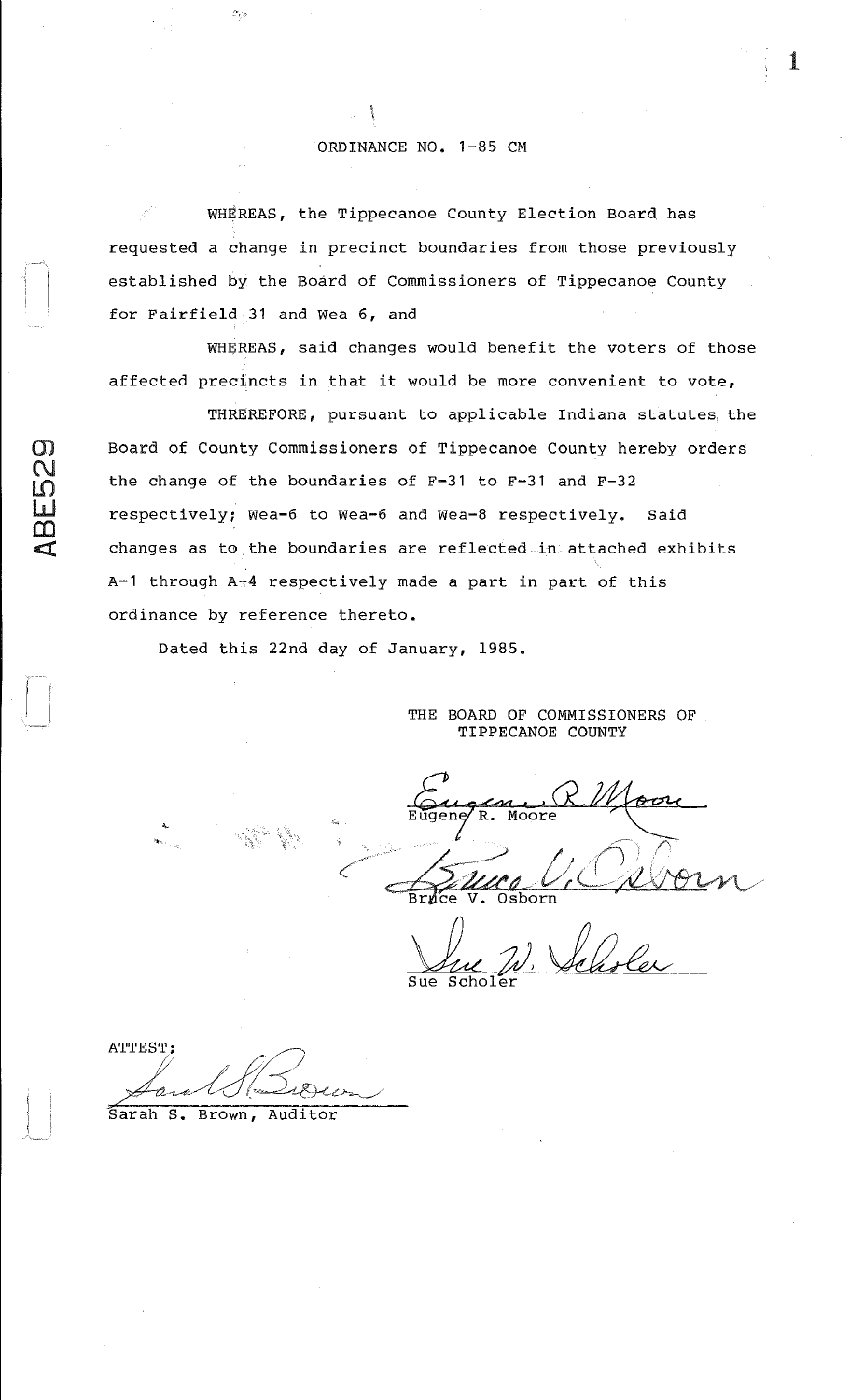

FAIRFIELD 31

Fairfield Township Precinct #31 is described as all those unincorporated protions of Fairfield Township, in Sections 27, 28, 34, 35, and 36 T23N, R4W, east and southeast of the corporate limits of the city of Lafayette, and north of the Wea Township line.

 $\hat{z}$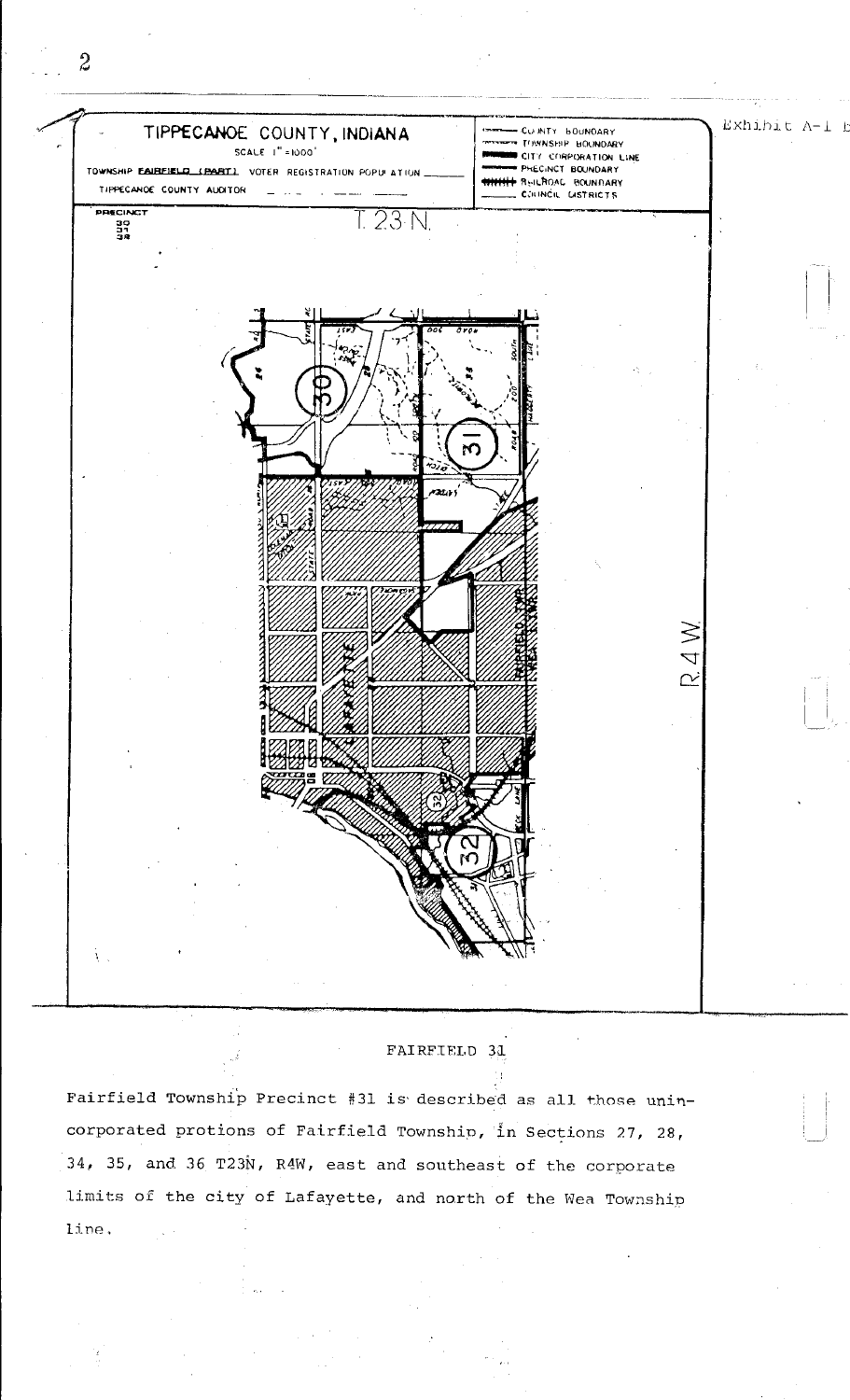

FAIRFIELD 32

Exhibit A-2 a

整了

Fairfield Township Precinct #32 is described as all those unincorporated portions of Fairfield Township, in Sections 30, 31 and 32, T23N, R4W, west and southwest of the corporate limits of the City of Lafayette, north of the Wea Township line and east of the Union Township line.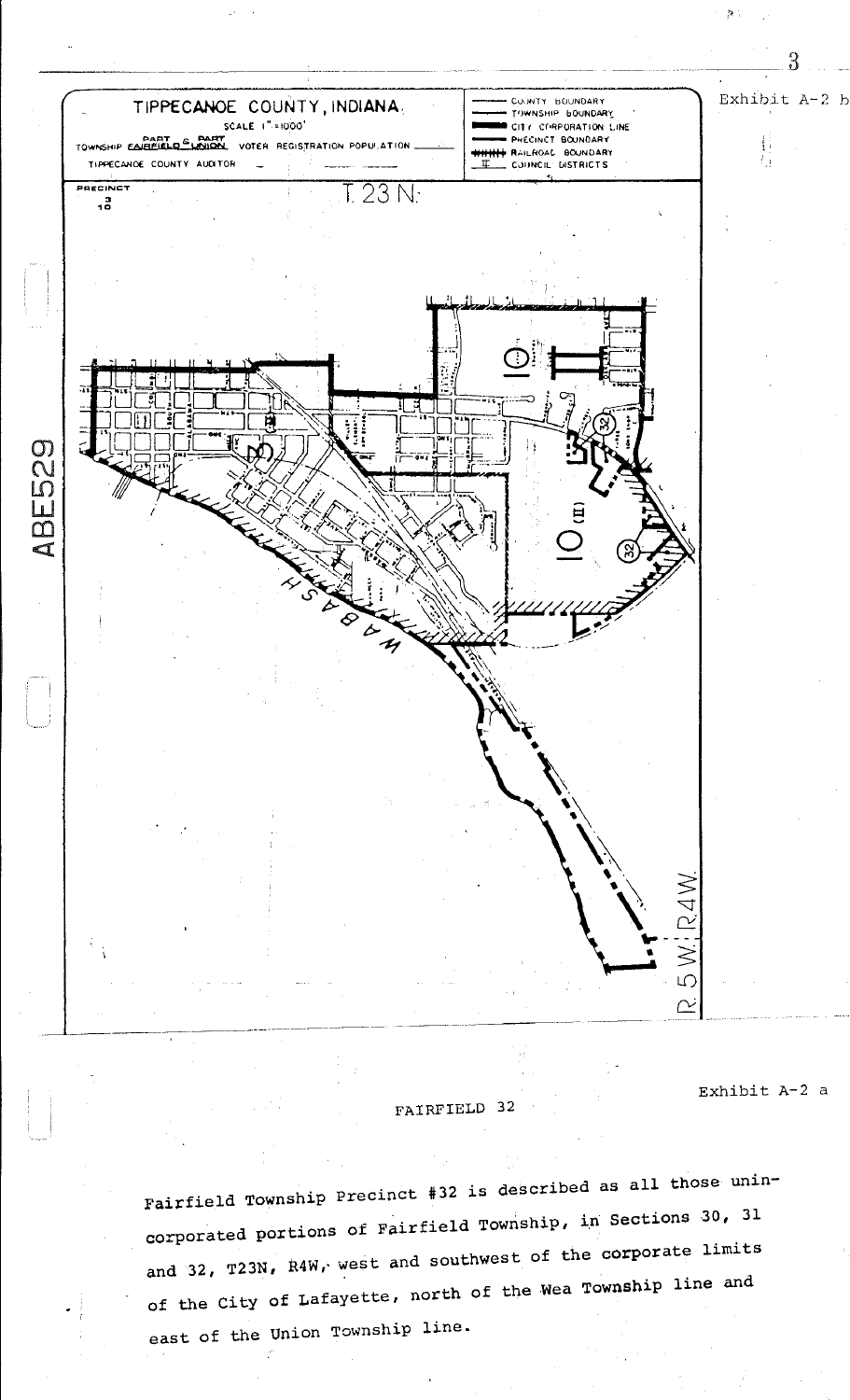

WEA 6

Wea Township Precinct #6 in the City of Lafayette being portions of Sections 2 and 3 T22N R4W described as follows: Beginning at a point on the township line between Fairfield and Wea townships, said point being the Northwest corner of the Northwest Quarter of said Section 3; thence Easterly along the North line of said Section 3 and continuing Easterly along the North line of section 2 to the intersection of said north line with the southwest Right-of-way of Ross Road, said point of intersection being on the corporation line of the City of Lafayette; thence southeasterly along the southwest Right-of-way line of Ross Road (01d : U.S. 52), and crossing into Wea Township, Section 2-22-4, to its intersection with the northeasterly right-of-way line of U.S. 52; thence northwesterly along the northeastern right-of-way line of U.S. 52 to the north line of the South 1/2 of Section 2-22-4, thence west along the north line of the South 1/2 of Section 2-22-4 and continuing west along the north line of the South 1/2 of Section 3-22-4 to the southwest corner of the Northwest Quarter of Section 3-22-4; thence northerly along the west line of said section 3 to the point of beginning.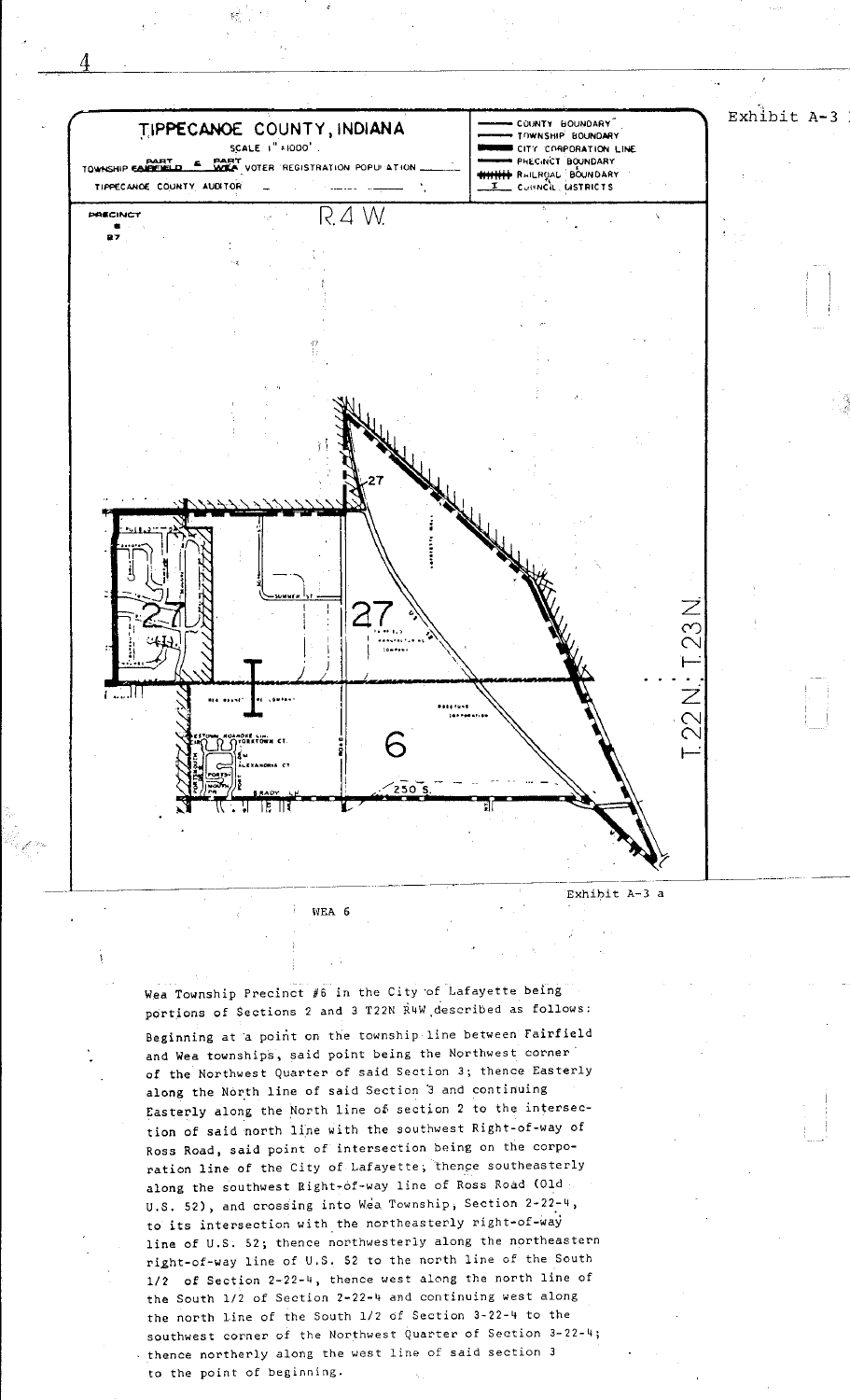